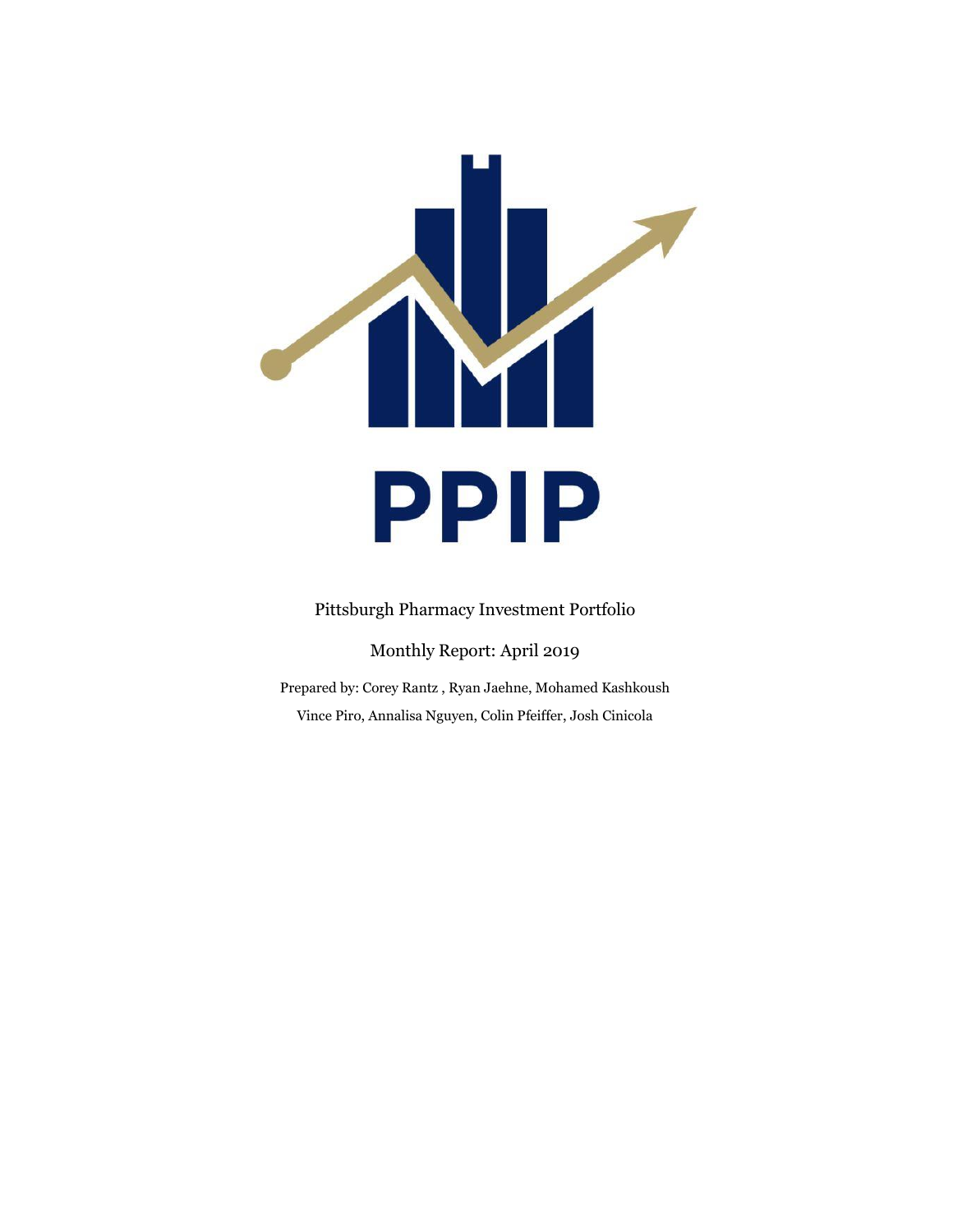# **Market Comparison**

From the period of April  $1<sup>st</sup>$  through April  $30<sup>th</sup>$ , the PPIP achieved an overall 4.16% loss. During this same period, the SPXHC decreased in value by 2.90%. In the context of a hypothetical initial \$50,000 investment, the PPIP would have achieved a value of \$47,930 during April while investing in the comparator SPXHC would have yielded \$48,550. Therefore, the PPIP was outperformed by the SPXHC by 1.26% during this period.



# **Top Performers**

## *Gilead (GILD): 0.05%*

Although the stock did not move as much as anyone would have liked, Gilead did bolster some promising data regarding their JAK-1 inhibitor, filgotinib. Their product posted promising efficacy data in two late-phase trials and boasts a more acceptable safety repertoire than competitors from Pfizer, Lilly, and Abbvie<sup>1</sup> . In a market that estimates sales up to \$3billion, this could be a big, and much needed, win for Gilead if the data holds up to the FDA.

## *Johnson and Johnson (JNJ): 1.01%*

Johnson and Johnson recently saw all but one of the opioid-epidemic related lawsuits dropped by the Oklahoma attorney general. <sup>2</sup> The company also impressed shareholders by increasing their dividend 5.6% from \$0.90 to \$0.95 cents per share. 3 The company continues to

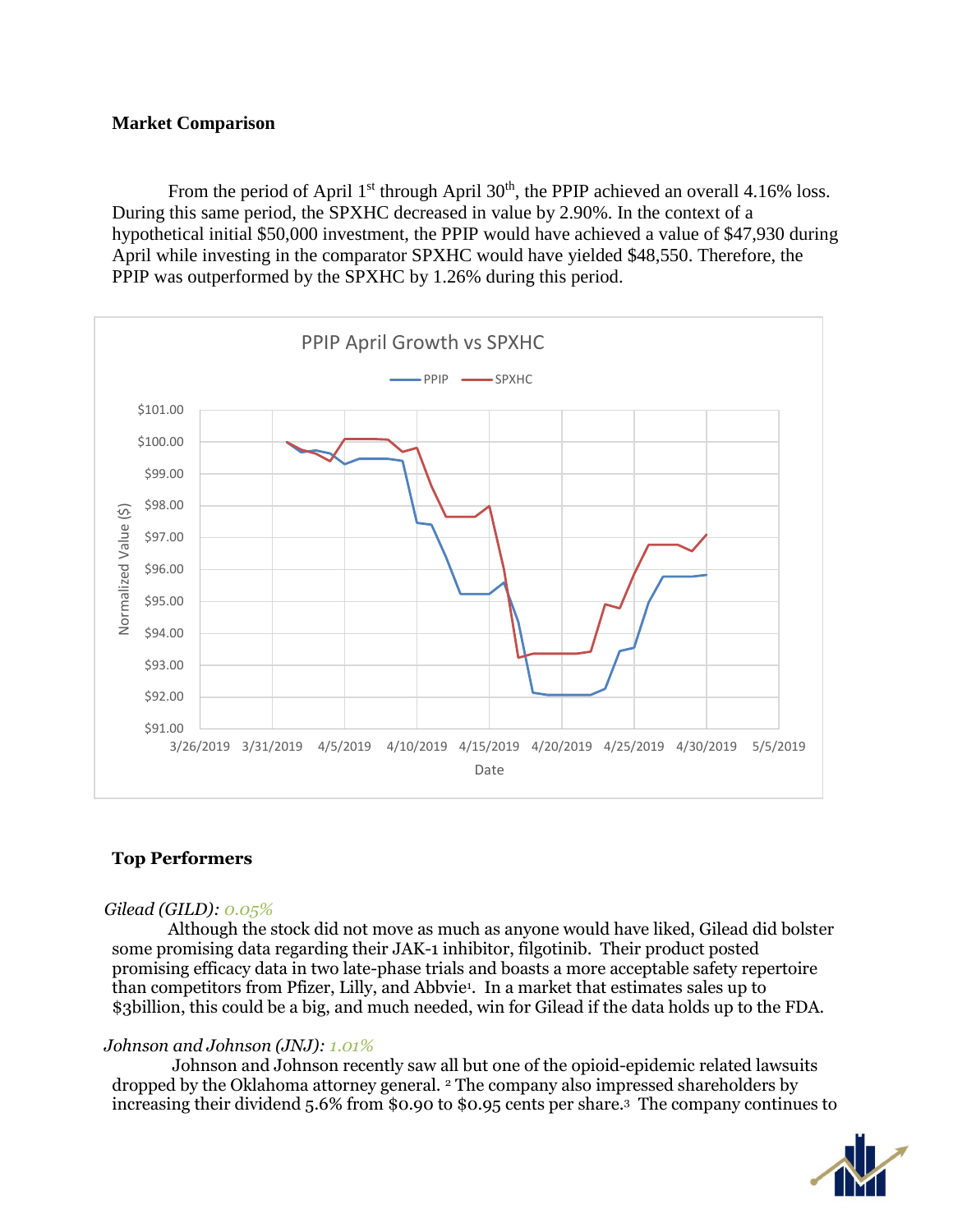fight legal troubles over talc-based baby powder, but recent approvals such as Spravato (esketamine) may be able to keep their stock in the green.

#### *Idexx Labs (IDXX): 3.75%*

The company announced that it will release its 2019 Q1 financial results on the 1<sup>st</sup> of May. News was quiet for the month of April for the leading veterinary diagnostic company. There has been some recent buzz around the potential of this company, often citing the belief that millennials are taking their pets to the vet more often which may drive the sales of new diagnostic technologies.

## **Bottom Performers**

### *United (UNH): -5.73%*

United faced a rough month after news broke that they were backing out of Medicaid programs in Iowa. The story was not clean, as the insurance company and the leaders of Iowa blamed each other for the company deciding to withdraw. UNH stated that the state was not willing to spend enough money to provide appropriate service. The Iowa government blamed the insurer for not wanting to be held accountable. Regardless of who to blame, the battle led to UNH backing out of Iowa's private Medicaid, forcing 420,000 patients to find alternative coverage.4 The company has also been recently involved in litigations over denying proton radiation therapy coverage for cancer patients.

#### *Concert (CNCE): -14.83%*

Concert suffered additional setbacks this month regarding its lead compound CTP-543. On April 8th, the company announced that the Patent Trial and appeal Board found that the claims of their patent are not patentable.<sup>5</sup> The problems with this compound continue to fight against Incyte's Jakafi, which concert simply deuterated to form their compound. Concert plans to appeal this decision, but even if an appeal rules in favor of Concert, they still may have to wait until the Jakafi patent loses expiration in 2026 in order to market their drug in the US<sup>6</sup>.

#### *AGIOS (AGIO): -18.42%*

On March 26, Agios announced a breakthrough designation for the combination of TIBSOVO and Azacitidine for patients with newly diagnosed AML and an IDH-1 mutation. This resulted in the market overreacting. Despite an exceptionally poor performing month, the company was not involved in any shortcomings. News included a minor corporate restructure to help with the commercialization of products in the US and EU. The company is set to announce 2019 Q1 financial results on May 2.